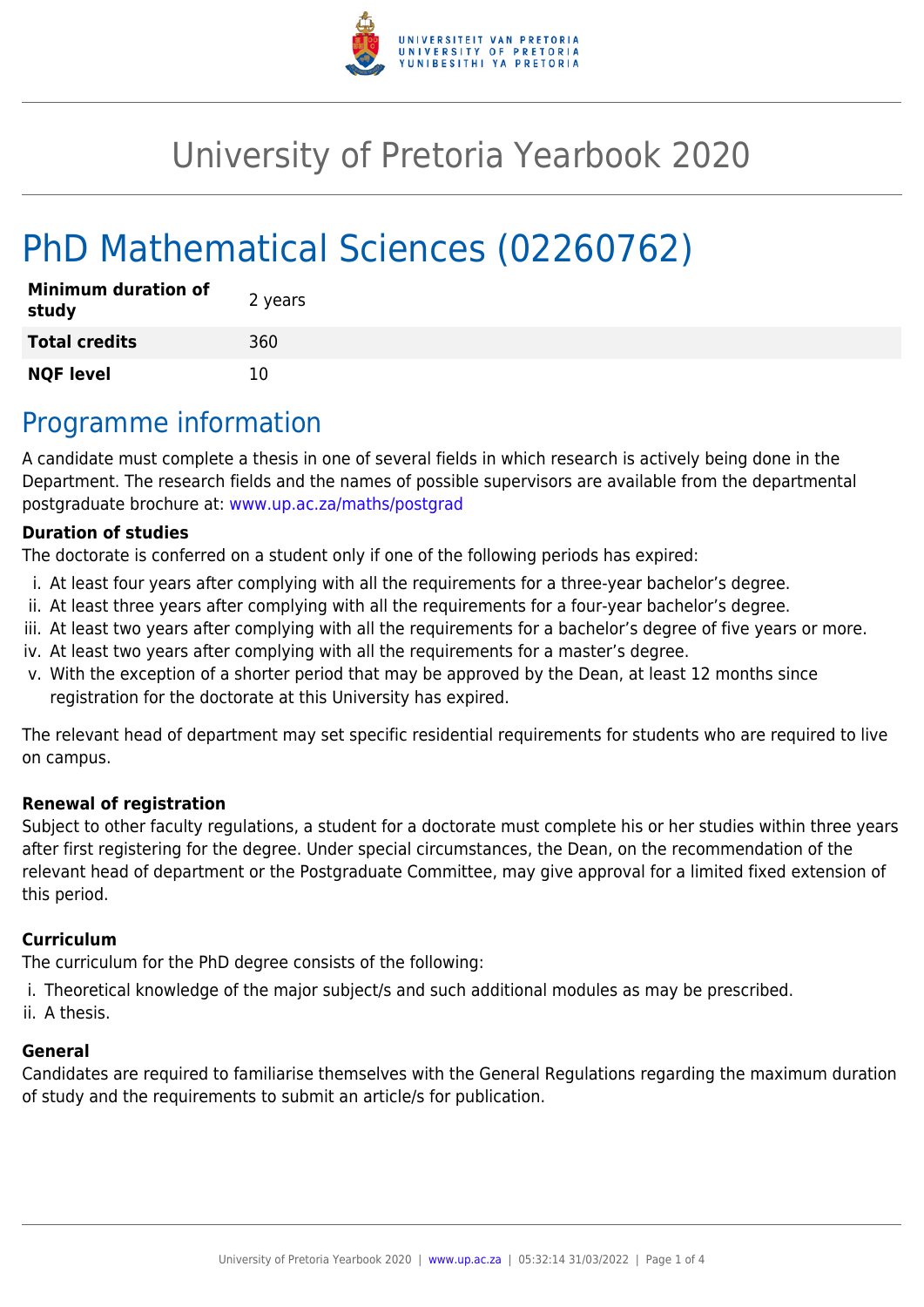

# Admission requirements

- MSc (Mathematics) or MSc (Applied Mathematics)
- Master's degree must have included a significant research component that led to a dissertation.
- Complete honours and master's academic record will be considered for selection.

# Examinations and pass requirements

- i. Consult the General Regulations that apply to the calculation of marks.
- ii. In order to obtain the PhD degree the candidate must:
- pass the examinations and the prescribed modules, as determined in the study programme;
- pass the thesis; and
- pass the final examination on the thesis and general subject knowledge.

# Promotion to next study year

The progress of all doctoral candidates is monitored biannually by the supervisor and the postgraduate coordinator. A candidate's study may be terminated if the progress is unsatisfactory or if the candidate is unable to finish his/her studies during the prescribed period.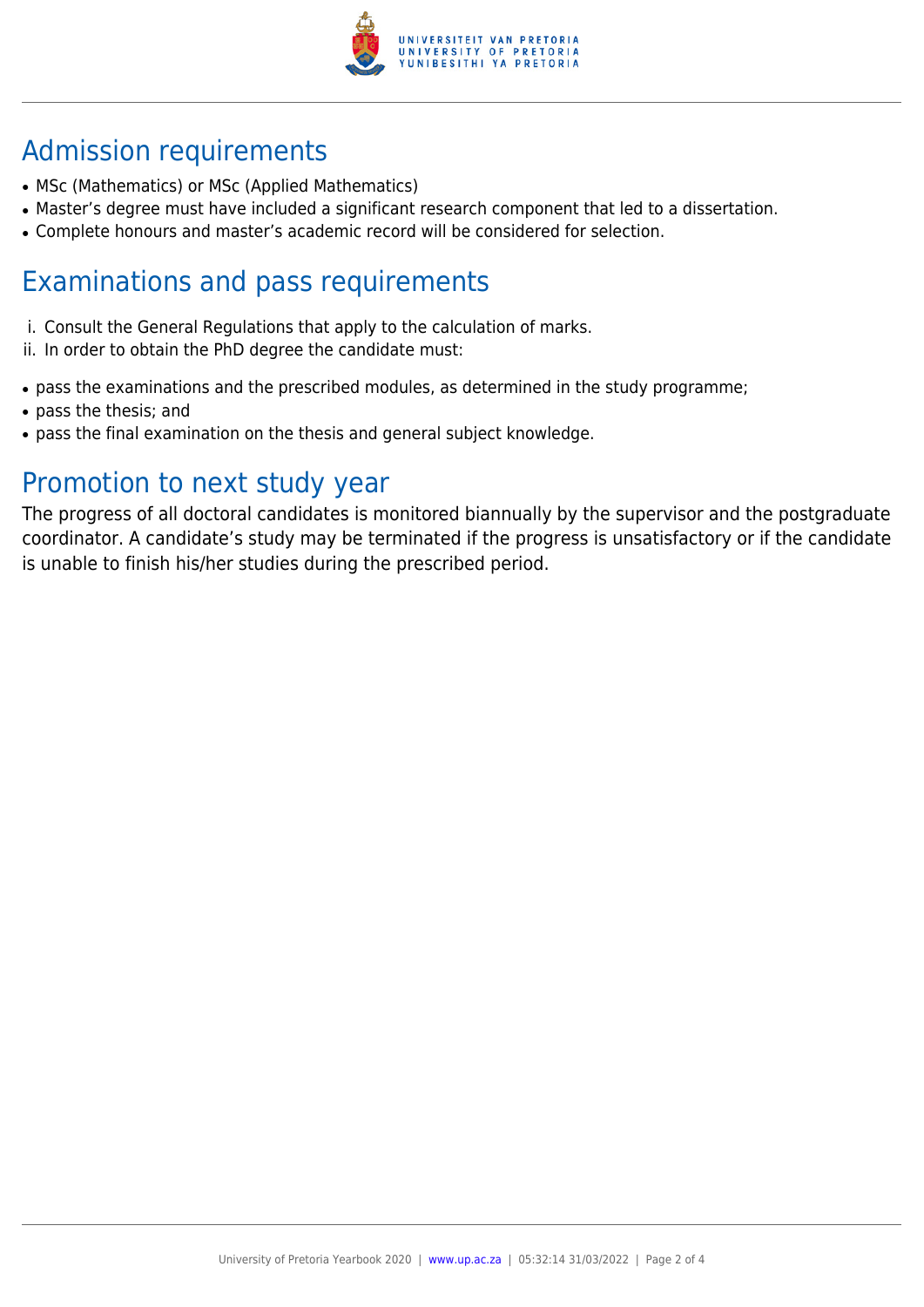

# Curriculum: Year 1

#### **Minimum credits: 360**

Students choose between TWS 990 and WIS 990.

## **Core modules**

### **Thesis: Applied Mathematics 990 (TWS 990)**

| <b>Module credits</b>         | 360.00                              |
|-------------------------------|-------------------------------------|
| <b>Prerequisites</b>          | No prerequisites.                   |
| Language of tuition           | Module is presented in English      |
| <b>Department</b>             | Mathematics and Applied Mathematics |
| <b>Period of presentation</b> | Year                                |

### **Thesis: Mathematics 990 (WIS 990)**

| <b>Module credits</b>         | 360.00                                     |
|-------------------------------|--------------------------------------------|
| <b>Prerequisites</b>          | No prerequisites.                          |
| Language of tuition           | Module is presented in English             |
| <b>Department</b>             | <b>Mathematics and Applied Mathematics</b> |
| <b>Period of presentation</b> | Year                                       |